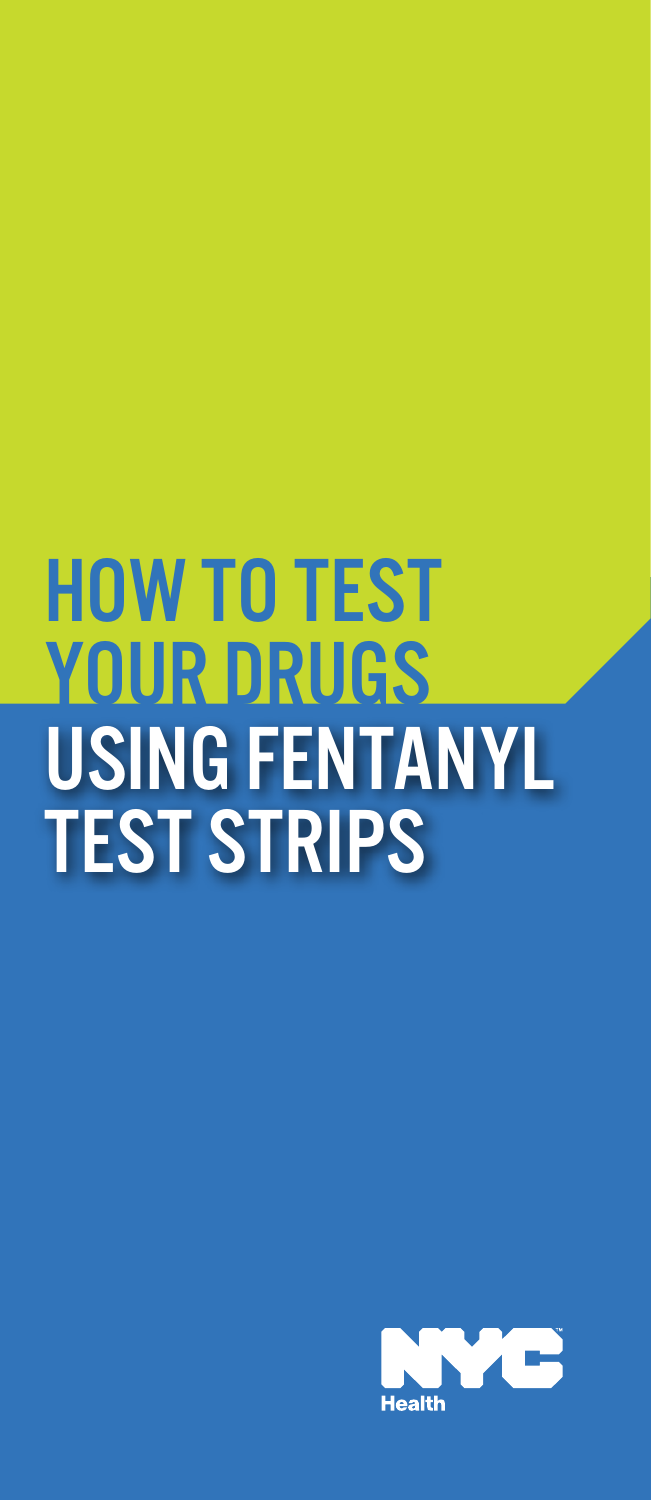# Why should I test my drugs for fentanyl?

- Fentanyl is a powerful opioid that increases risk of overdose.
- Fentanyl is commonly found in heroin. It is also present in cocaine, crack, methamphetamine, ketamine and pills from nonmedical sources.
- Fentanyl cannot be detected by sight, taste, smell or touch.
- Knowing if the drugs you plan to use contain fentanyl can lower your risk of overdose



# What are fentanyl test strips?

- Test strips can tell you if your drugs<br>contain fentanyl but not how much fentanyl there is or how strong it is.
- Test strips can prevent overdose if used correctly and with other risk reduction practices.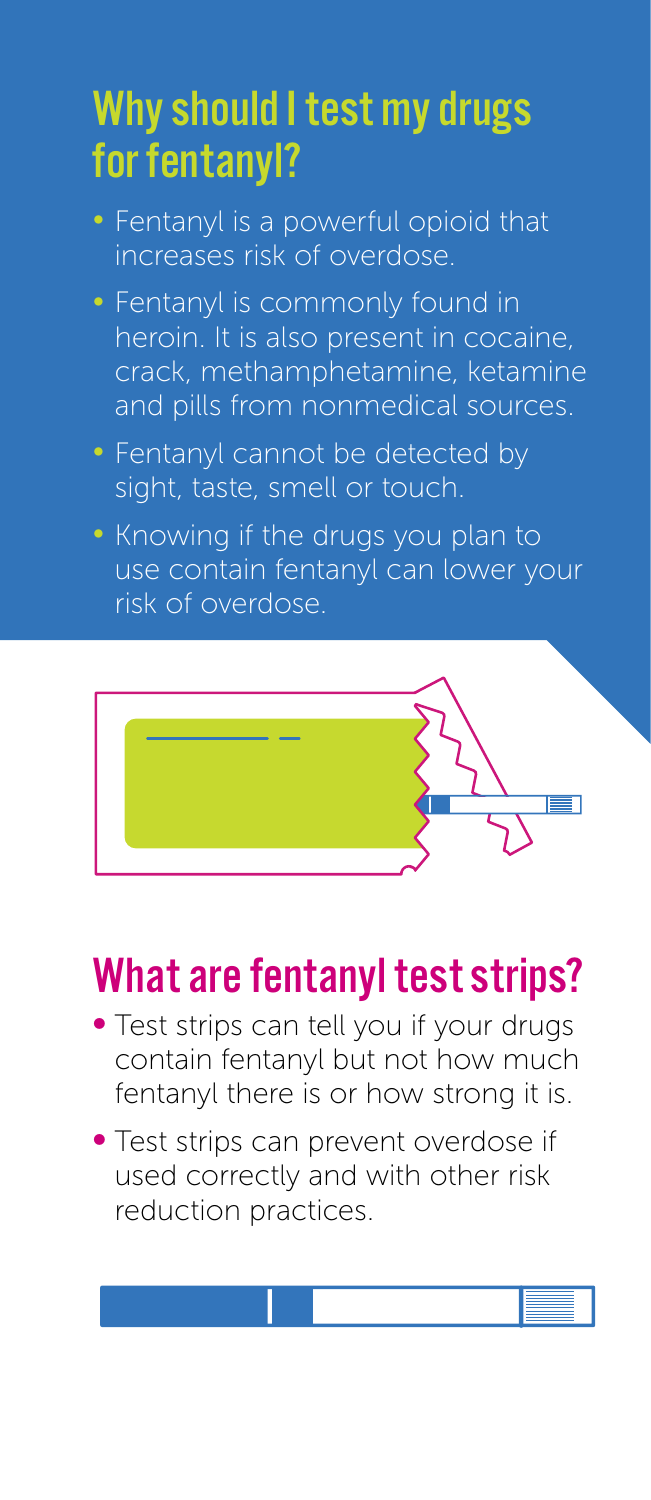# How can I test my drugs for fentanyl?

There are three ways to test your drugs for fentanyl. Choose the option that works best for you.

#### Step 1: Choose your option.

### Option 1

- Dissolve all the drugs you plan to use in water by following the instructions in Step 2.
	- <sup>o</sup> This is the most accurate way to test your drugs since fentanyl is not always mixed evenly throughout. If you cannot test your drugs this way, try Options 2 or 3.
	- o After testing your drugs this way, you can drink them, snort them using a clean nasal spray device or wait until the water evaporates to use them.

## Option 2

- Finely crush your drugs on a clean surface.
- Put the crushed drugs in a small, plastic bag and shake the bag to mix them.
- Empty the bag and put your drugs to the side. A small amount of drug residue should be left in the bag.
- Add water to the bag by following the instructions in Step 2.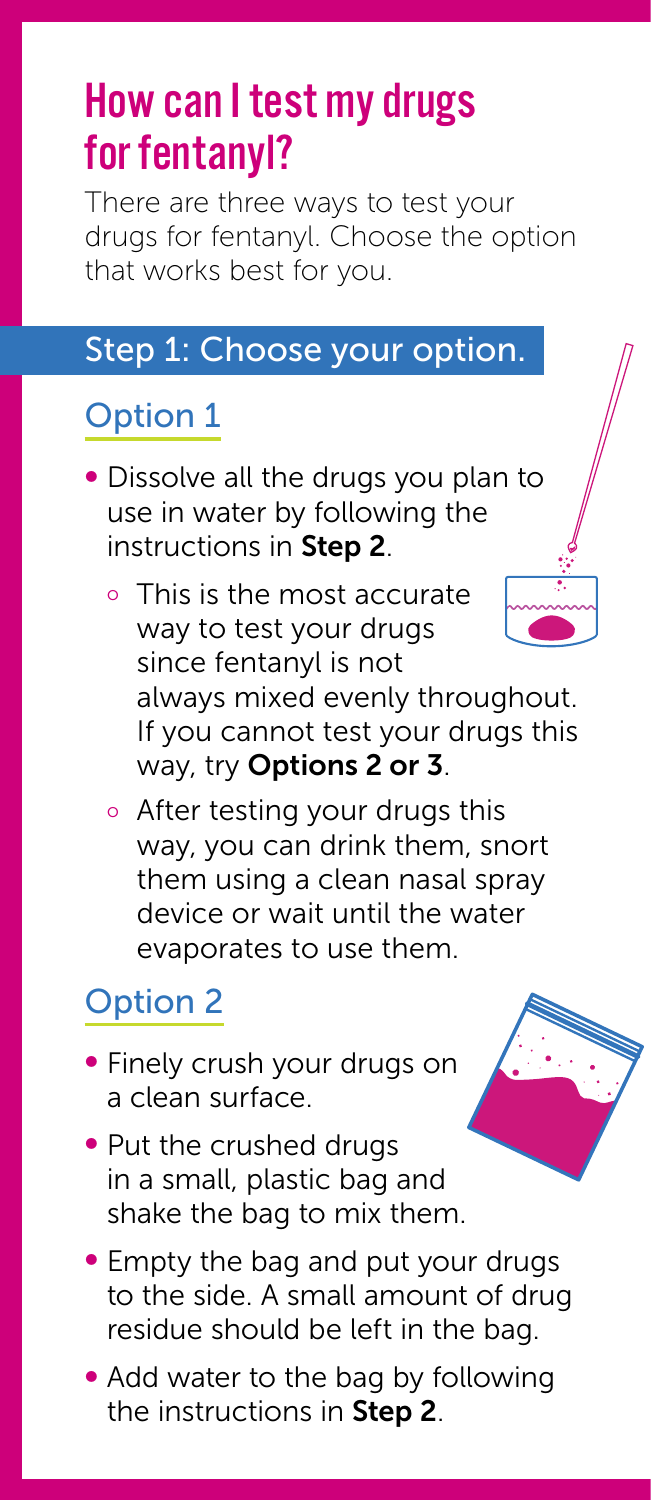## Option 3

• Put 10 milligrams (mg) of your drugs (enough to cover Abraham Lincoln's hair on a penny) in a clean, dry container.



- If you cannot test 10 mg of your drugs, put at least a few grains in a clean, dry container.
- Add water to the container by following the instructions in Step 2.

### Step 2: Add water.

- Add water to your drugs and mix them up.
	- <sup>o</sup> For meth, MDMA and ecstasy, use 1 teaspoon of water for every 10 mg of crystal or powder you are testing.
	- o For all other drugs, use a half teaspoon of water.

#### Step 3: Use the test strip.

- Place the test strip with the wavy side down in the water. Let the strip absorb the water for 15 seconds.
- Take the strip out of the water and place it on a flat surface for two minutes.
- Read the results (see "What do the test results mean?").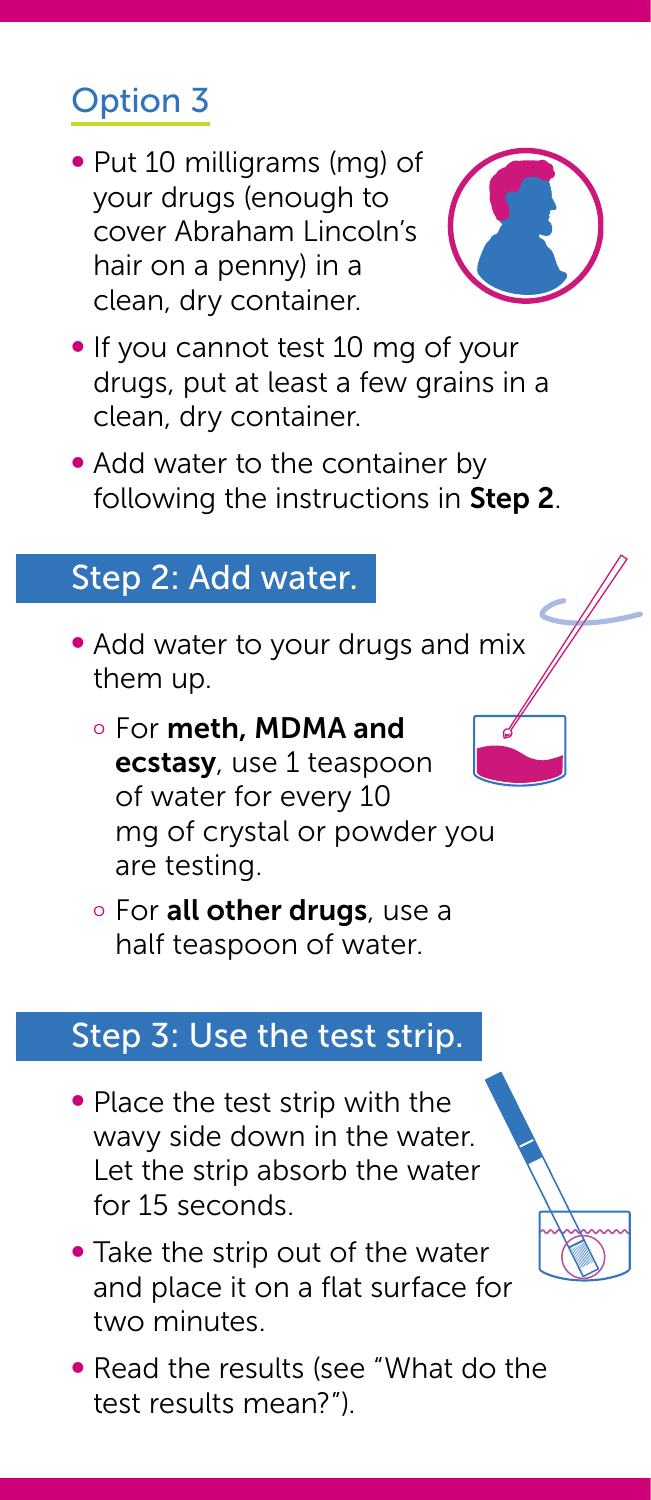## Tips for testing your drugs:

- Do not use test strips more than once
- **Finely crush pills and tablets,** add water to the powder and mix thoroughly. If you do not want to test the entire pill, break it in half and test a portion from the middle.

## What do the test results mean?

**• Positive test:** Fentanyl or a similar synthetic opioid has been detected in your drugs. If you are not planning to use fentanyl or opioids, avoid using the drugs or see the "What else can I do to lower my risk of overdose?" section on the back of this material

• Negative test: Fentanyl or a similar synthetic opioid has not been detected in your drugs. Remember, no test is 100% accurate and your drugs may still contain fentanyl or a similar synthetic opioid.